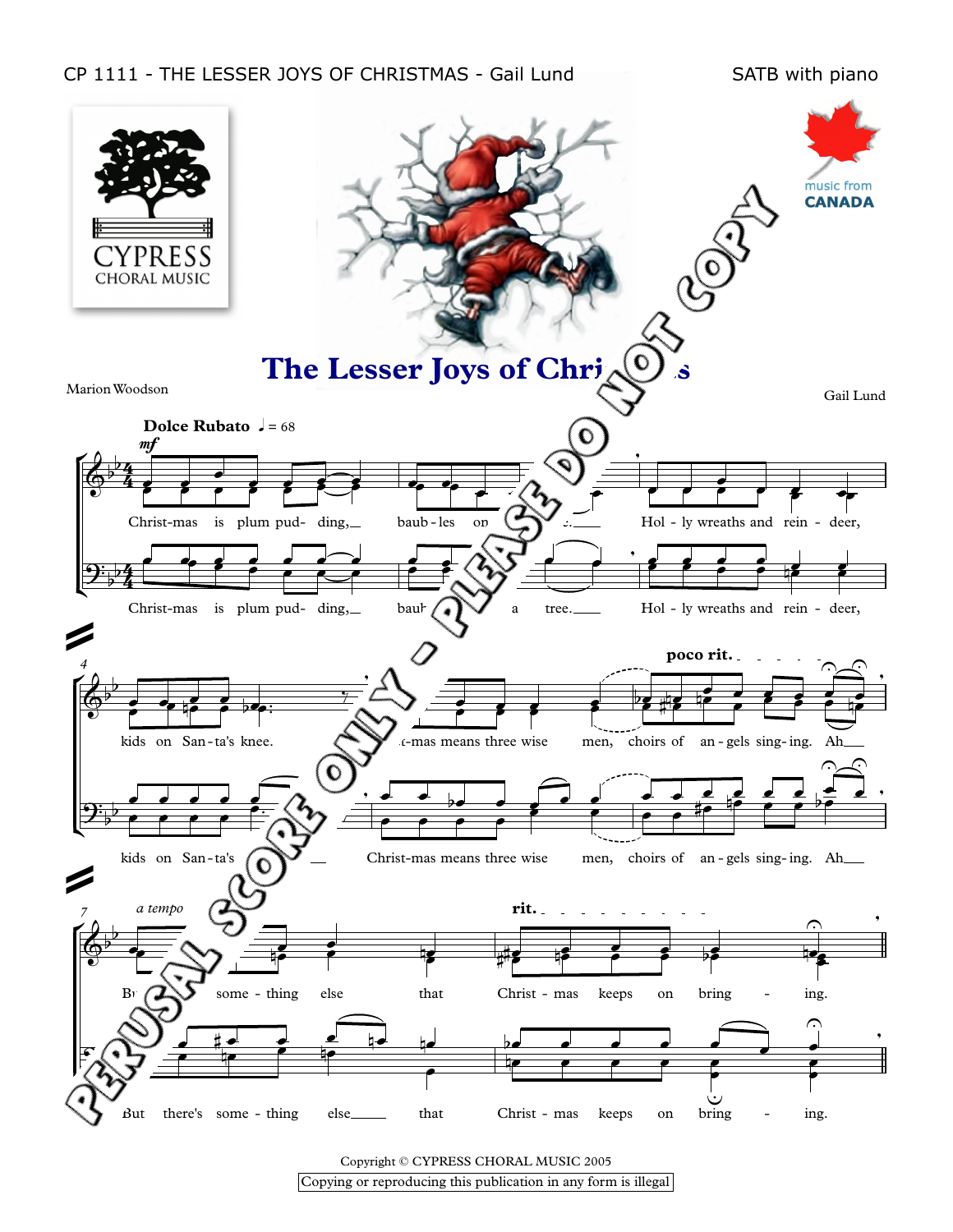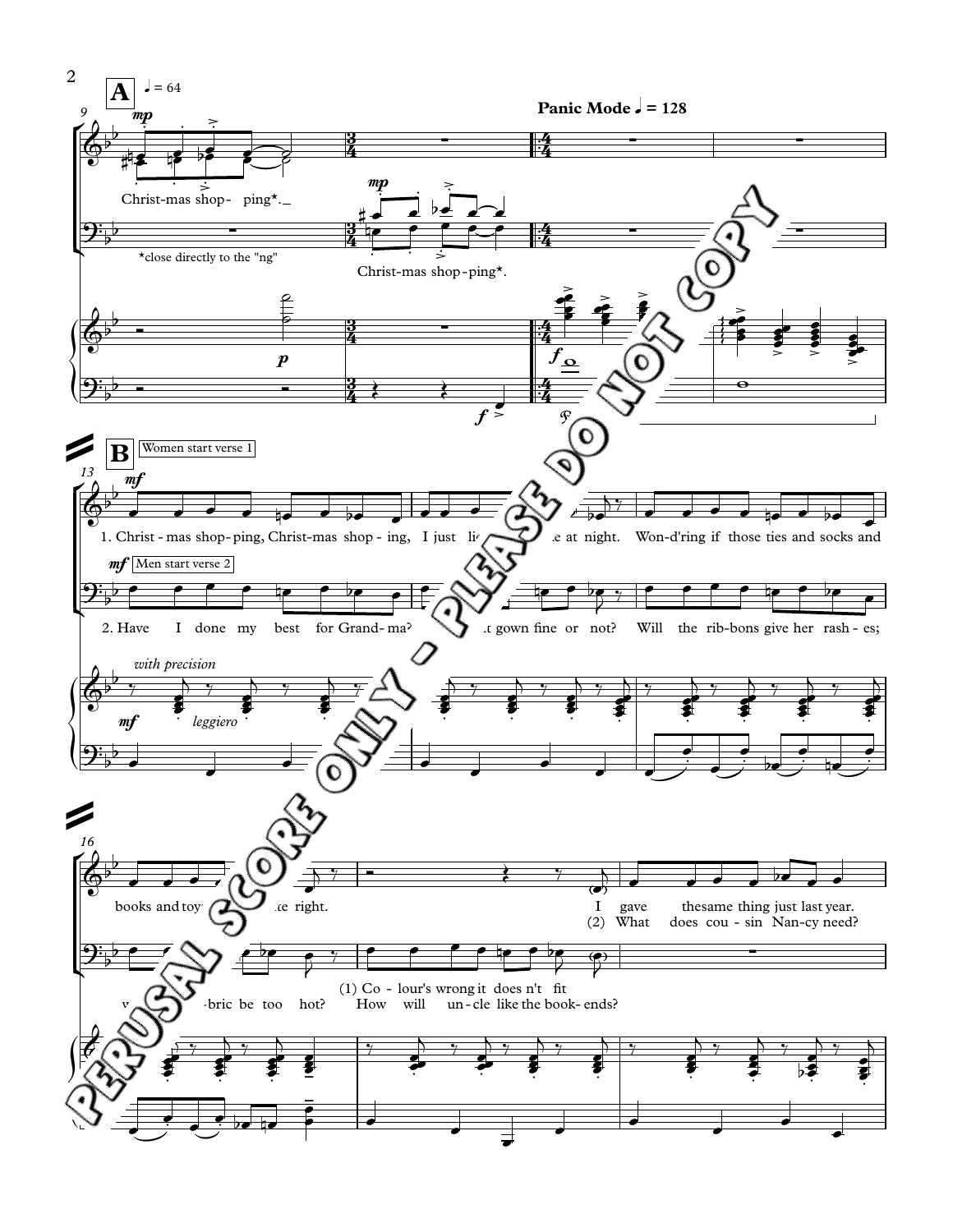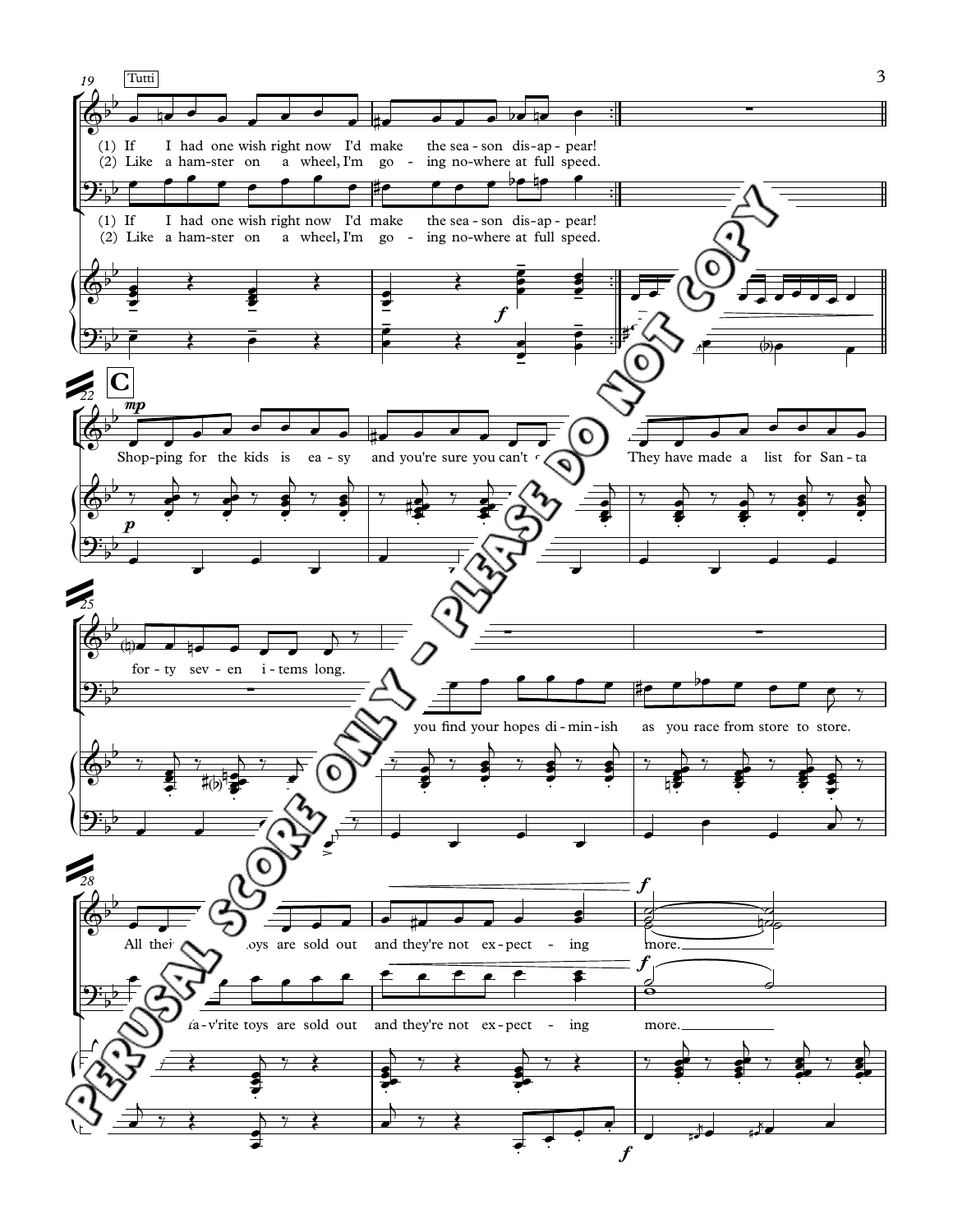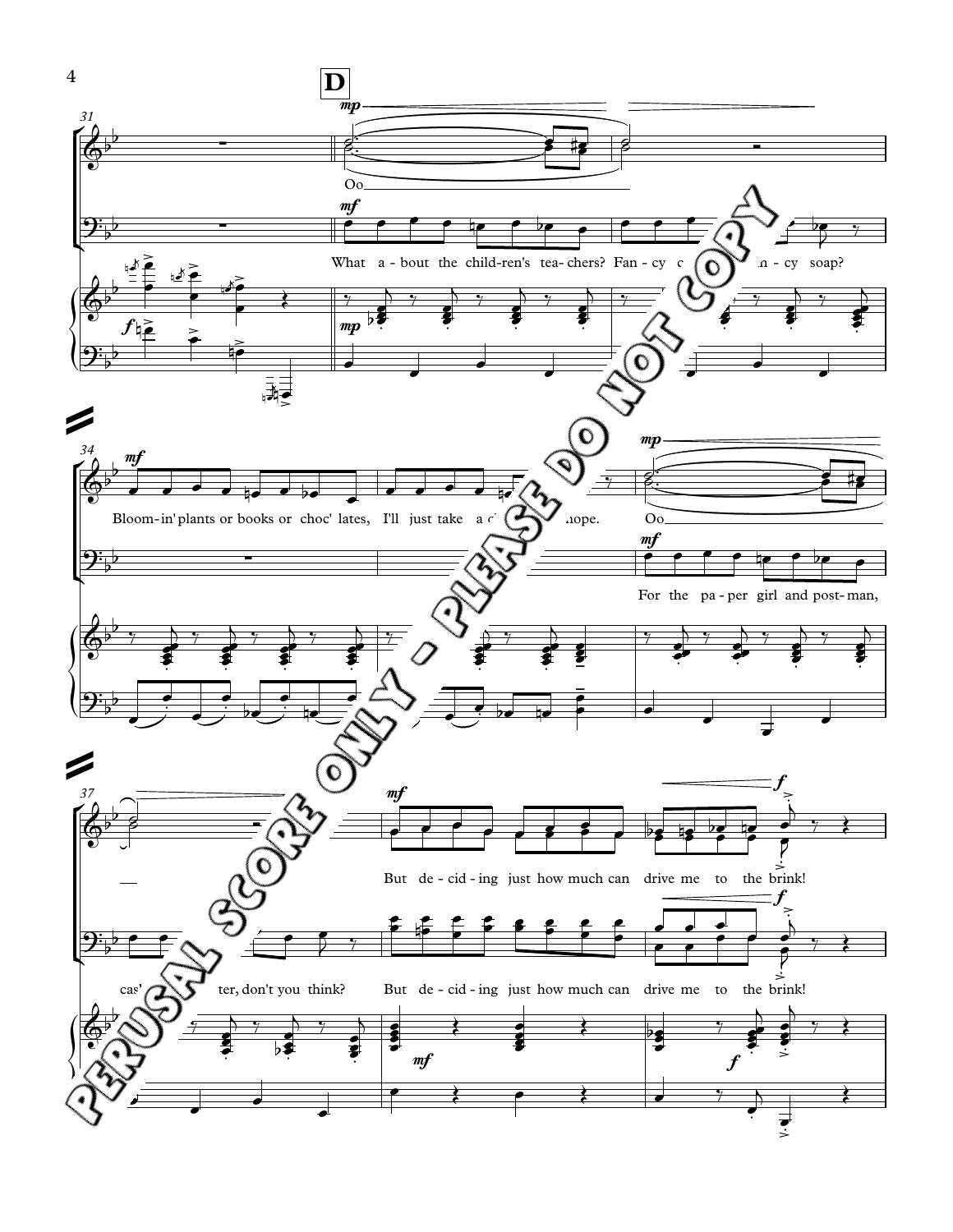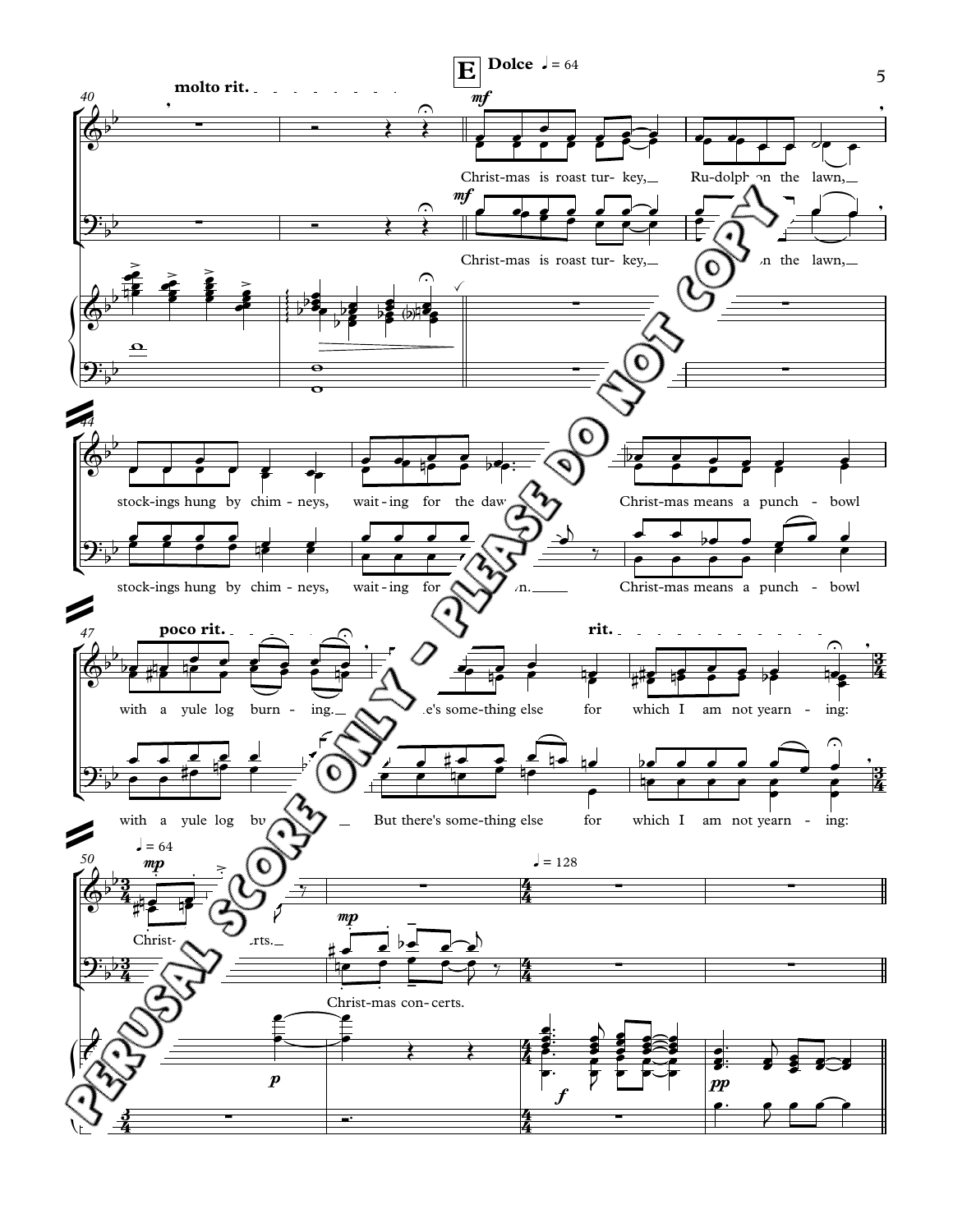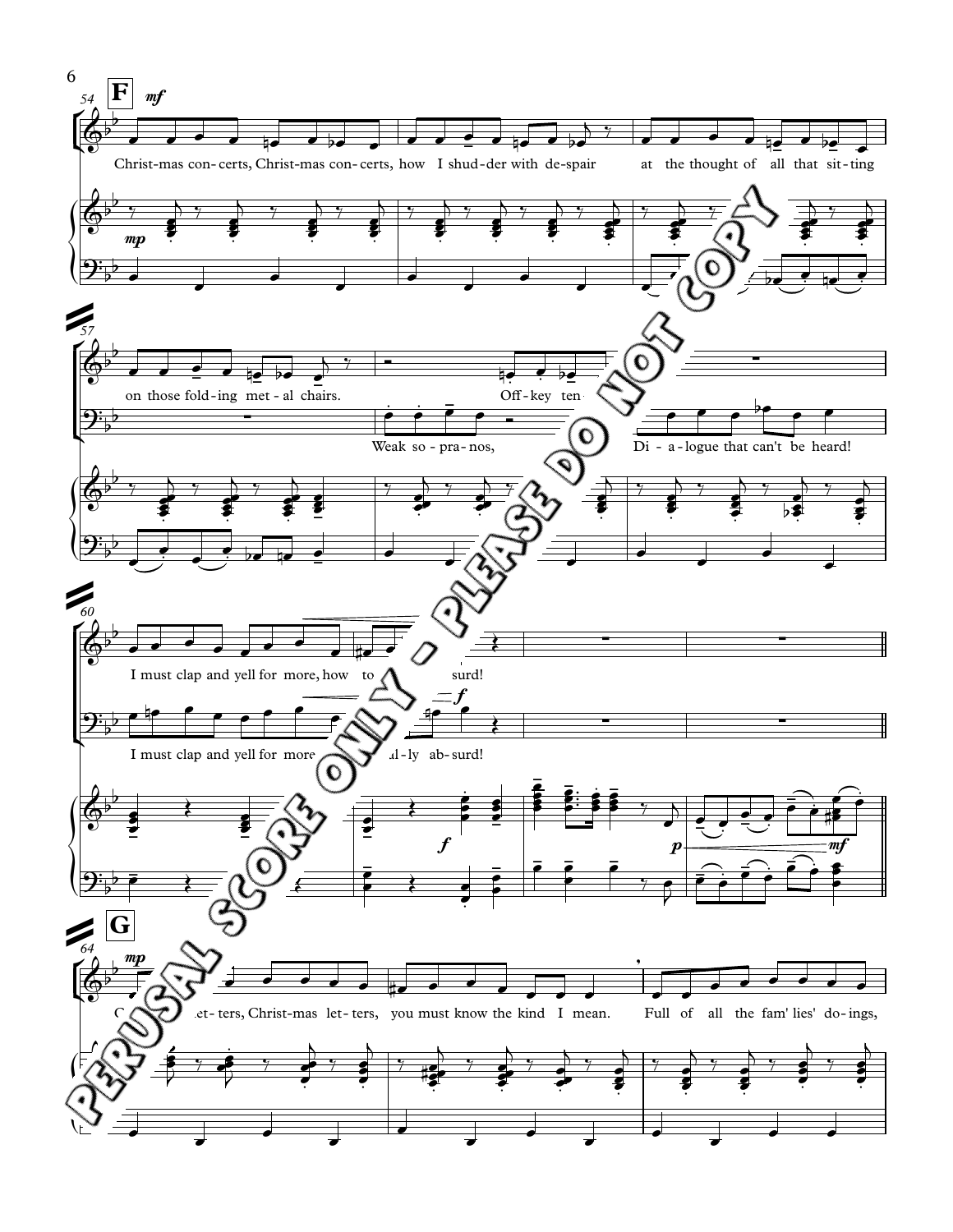![](_page_6_Figure_0.jpeg)